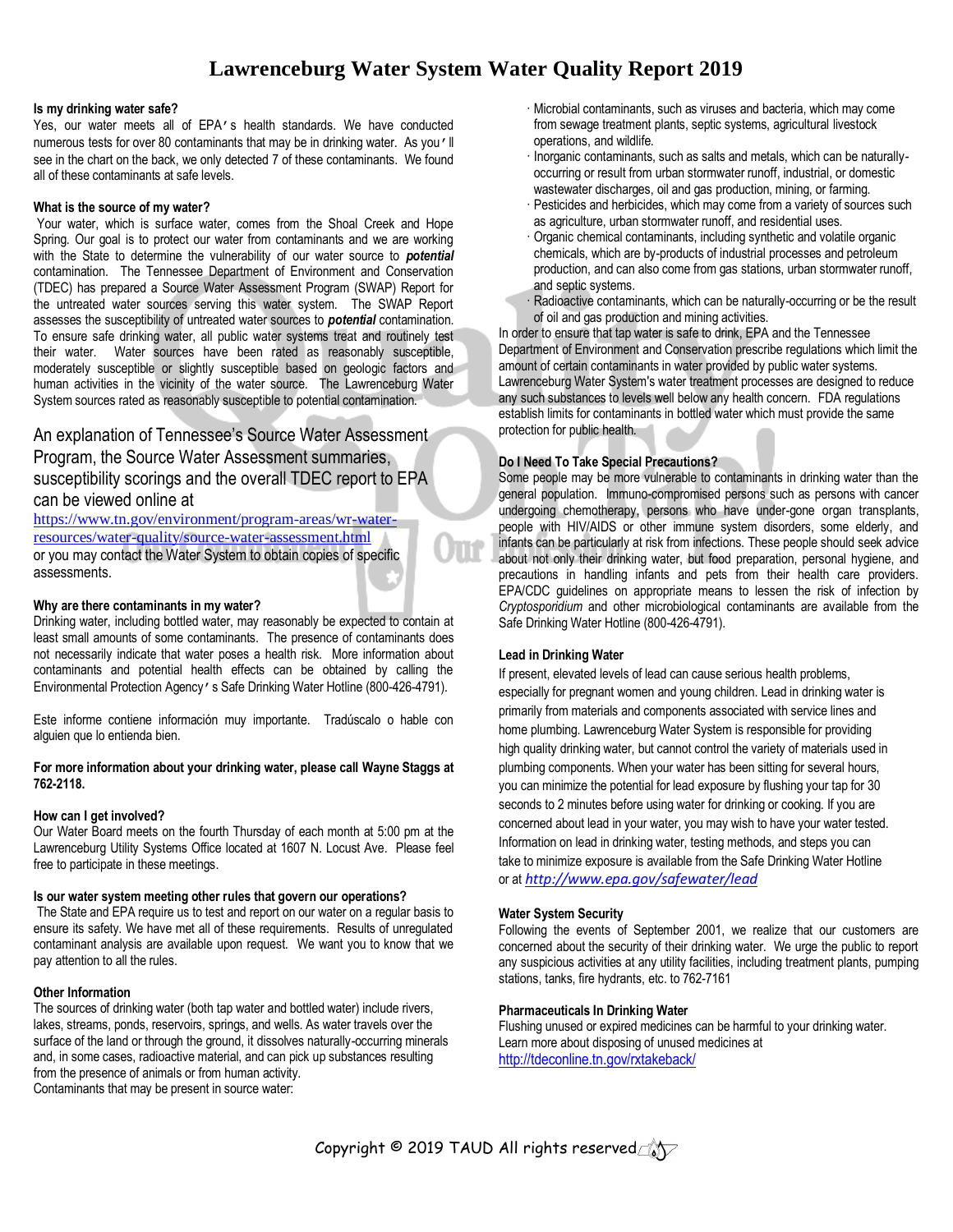# **W a t e r Q u a l i t y D a t a**

# **What does this chart mean?**

- MCLG Maximum Contaminant Level Goal, or the level of a contaminant in drinking water below which there is no known or expected risk to health. MCLGs allow for a margin of safety.
- MCL Maximum Contaminant Level, or the highest level of a contaminant that is allowed in drinking water. MCLs are set as close to the MCLGs as feasible using the best available treatment technology. To understand the possible health effects described for many regulated constituents, a person would have to drink 2 liters of water every day at the MCL level for a lifetime to have a one-in-a-million chance of having the described health effect.
- MRDL: Maximum Residual Disinfectant Level or MRDL: The highest level of a disinfectant allowed in drinking water. There is convincing evidence that addition of a disinfectant is necessary for the control of microbial contaminants.
- MRDLG: Maximum residual disinfectant level goal. The level of a drinking water disinfectant below which there is no known or expected risk to health. MRDLGs do not reflect the benefits of the use of disinfectants to control microbial contaminants.
- AL Action Level, or the concentration of a contaminant which, when exceeded, triggers treatment or other requirements which a water system must follow.
- Parts per million (ppm) or Milligrams per liter (mg/l) explained as a relation to time and money as one part per million corresponds to one minute in two years or a single penny in \$10,000.
- Parts per billion (ppb) or Micrograms per liter explained as a relation to time and money as one part per billion corresponds to one minute in 2,000 years, or a single penny in \$10,000,000.
- Nephelometric Turbidity Unit (NTU) nephelometric turbidity unit is a measure of the clarity of water. Turbidity in excess of 5 NTU is just noticeable to the average person.
- TT Treatment Technique, or a required process intended to reduce the level of a contaminant in drinking water.
- RTCR Revised Total Coliform Rule. This rule went into effect on April 1, 2016 and replaces the MCL for total coliform with a Treatment Technique Trigger for a system assessment.

| Contaminant                            | Violation      | Level                       | Range of         | Date of | Unit        | <b>MCLG</b>  | <b>MCL</b>  | Likely Source of                                                                                                   |
|----------------------------------------|----------------|-----------------------------|------------------|---------|-------------|--------------|-------------|--------------------------------------------------------------------------------------------------------------------|
|                                        | Yes/No         | Detected                    | Detections       | Sample  | Measurement |              |             | Contamination                                                                                                      |
| <b>Total Coliform</b>                  | N <sub>0</sub> | $\Omega$                    |                  | 2019    |             | $\Omega$     | <b>TT</b>   | Naturally present in the                                                                                           |
| Bacteria (RTCR) <sup>1</sup>           |                |                             |                  |         |             |              | Trigger     | environment                                                                                                        |
| Turbidity <sup>2</sup>                 | N <sub>o</sub> | 0.52                        | $.01 - .52$      | 2019    | <b>NTU</b>  | N/A          | TT          | Soil runoff                                                                                                        |
| Copper $3$                             | N <sub>o</sub> | 0.304<br>90 <sup>th</sup> % |                  | 2017    | ppm         | 1.3          | $AL=1.3$    | Corrosion of household<br>plumbing systems; erosion<br>of natural deposits;<br>leaching from wood<br>preservatives |
| Lead <sup>3</sup>                      | N <sub>o</sub> | 1.28<br>90 <sup>th</sup> %  |                  | 2017    | ppb         | $\Omega$     | $AL=15$     | Corrosion of household<br>plumbing systems, erosion<br>of natural deposits                                         |
| Nitrate (as Nitrogen)                  | No             | 1.24                        |                  | 2019    | ppm         | 10           | 10          | Runoff from fertilizer use;<br>leaching from septic tanks,<br>sewage; erosion of natural<br>deposits               |
| Sodium                                 | N <sub>o</sub> | 14.6                        |                  | 2019    | ppm         | N/A          | N/A         | Erosion of natural deposits;<br>used in water treatment                                                            |
| Atrazine                               | No             | .301                        |                  | 2019    | ppb         | 3            | 3           | Runoff from herbicide used<br>on row crops                                                                         |
| <b>TTHM</b><br>[Total trihalomethanes] | No             | 45.5<br><b>LRAA</b>         | $10.5 -$<br>77.4 | 2019    | ppb         | N/A          | 80          | By-product of drinking<br>water chlorination                                                                       |
| Haloacetic Acids<br>(HAA5)             | N <sub>o</sub> | 38.8<br><b>LRAA</b>         | 15.2<br>$-57.6$  | 2019    | ppb         | N/A          | 60          | By-product of drinking<br>water disinfection.                                                                      |
| Total Organic<br>Carbon <sup>4</sup>   | No             |                             |                  | 2019    | ppm         | <b>TT</b>    | <b>TT</b>   | Naturally present in the<br>environment.                                                                           |
| Chlorine                               | N <sub>o</sub> | 1.73                        | $0.53 -$         | 2019    | ppm         | <b>MRDLG</b> | <b>MRDL</b> | Water additive used to                                                                                             |
|                                        |                | AVG.                        | 3.1              |         |             | 4            | 4           | control microbes.                                                                                                  |

<sup>1</sup>99.8% of our samples were below the turbidity limit.

<sup>2</sup>During the most recent round of Lead and Copper testing, 0 out of 32 households sampled contained concentrations exceeding the action level.

<sup>3</sup>We have met all treatment technique requirements for Total Organic Carbon removal.